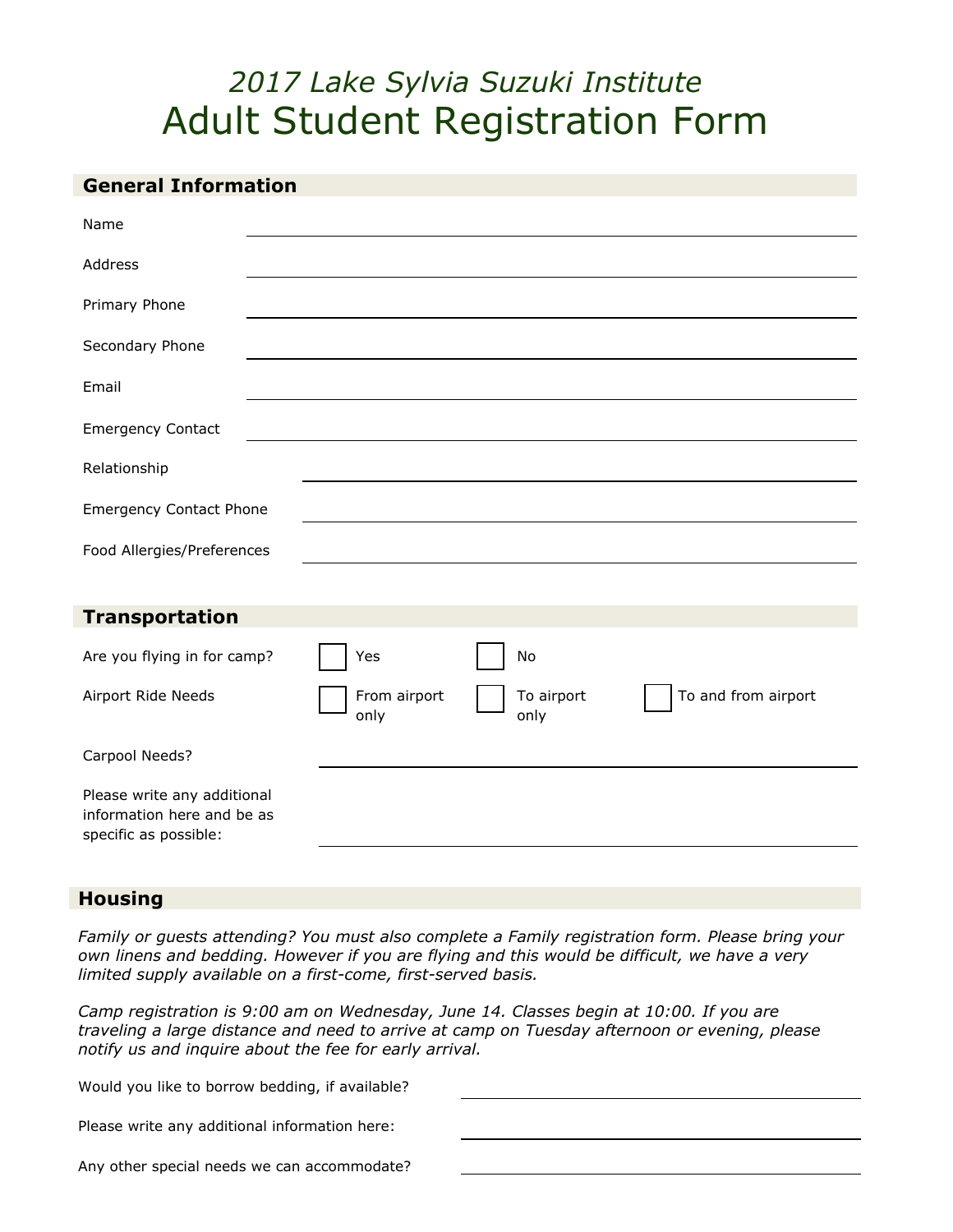## **Fees**

*Please check all applicable bo xes. Application deadline is April 1 st* **.** *All fees non-refundable after April 1. Make checks payable to: Lake Sylvia Suzuki Flute and Recorder Institute.*



*Customized shorter stays are available. Contact the registrar at lake.sylvia.flute.camp@gmail.com for adjusted fees.*

## **Liability and Media Release**

#### **The following Liability statement must be accepted by all adult participants and by the parent or guardian of participants under the age of 18.**

I understand that the Lake Sylvia Suzuki Flute Institute will use reasonable safety precautions, but cannot guarantee the safety of campers. On behalf of myself and any guests or family, I understand, state and agree to hold the institute, its directors, faculty, and employees, harmless from all liability of any kind by reason of any accident, injury or damage, whether to person or property, resulting from my, my guest's, or my family's participation in the camp program.

I hereby grant permission for the Institute's Director or the Director's authorized personnel to obtain medical care on my behalf or my guest's or family's behalf in the event of an emergency. I understand and agree that such action may include, but not be limited to:

- a) Contacting a physician or paramedic;
- b) Admitting the camper to an emergency clinic or hospital;
- c) Engaging the services of ambulance or other emergency vehicle.

I understand and agree that such action will be taken on my behalf or my guest's or family's behalf and that I shall be responsible for all costs and expenses of such emergency treatment.

Signed